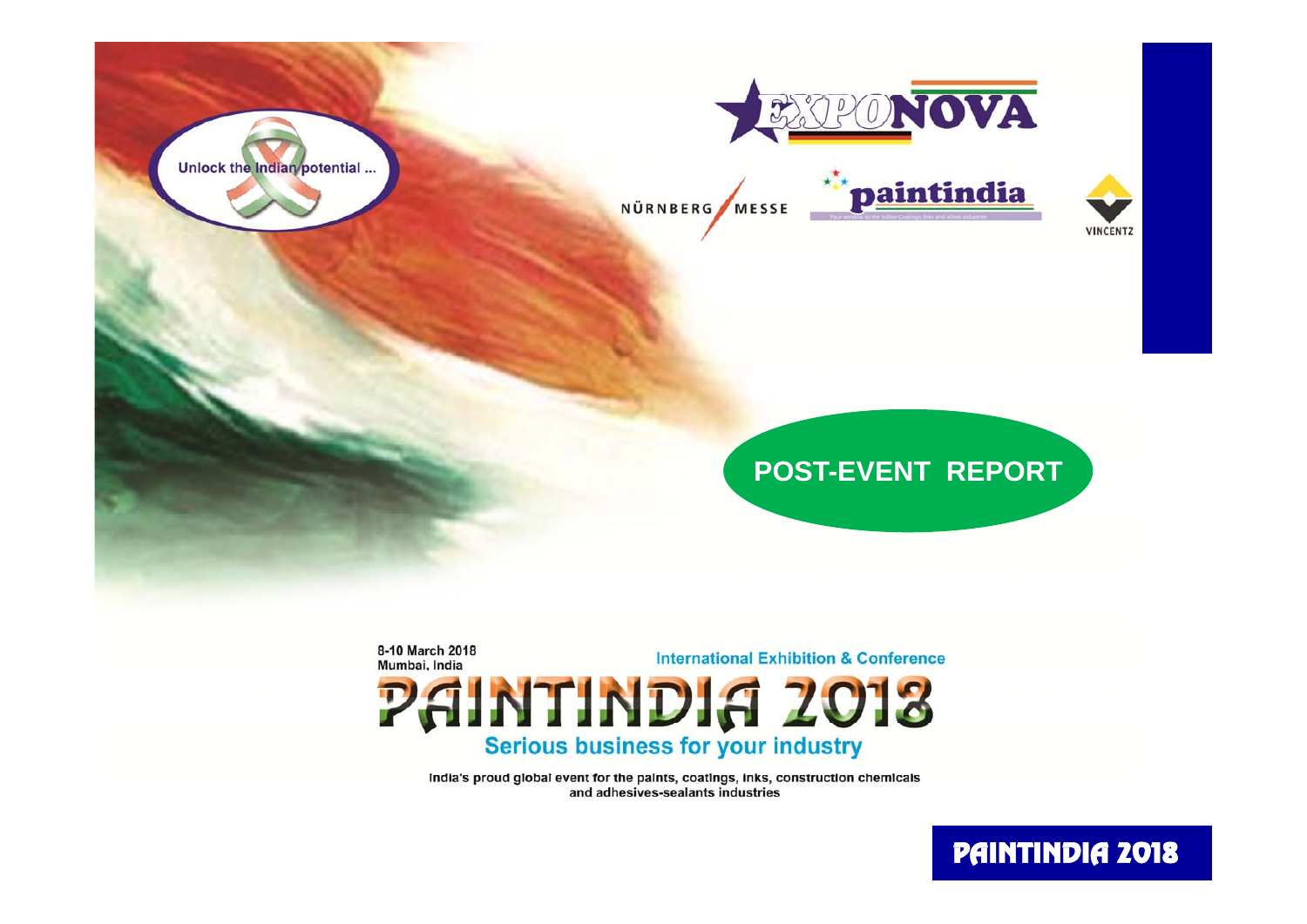# EVENT OVE RVIEW

- Total number of exhibitors: 487
- Gross Exhibition Area / Net Exhibition Area (sq.mt.) 14,373 / 32,300
- Total number of unique visitors (Days 1/2/3): 16,216 (*5193 + 8107 + 2916*)
- Total number of footfalls (Days 1/2/3): 25,866 (*6188 + 14905 + 4773*)
- Number of countries with visitor representation: 66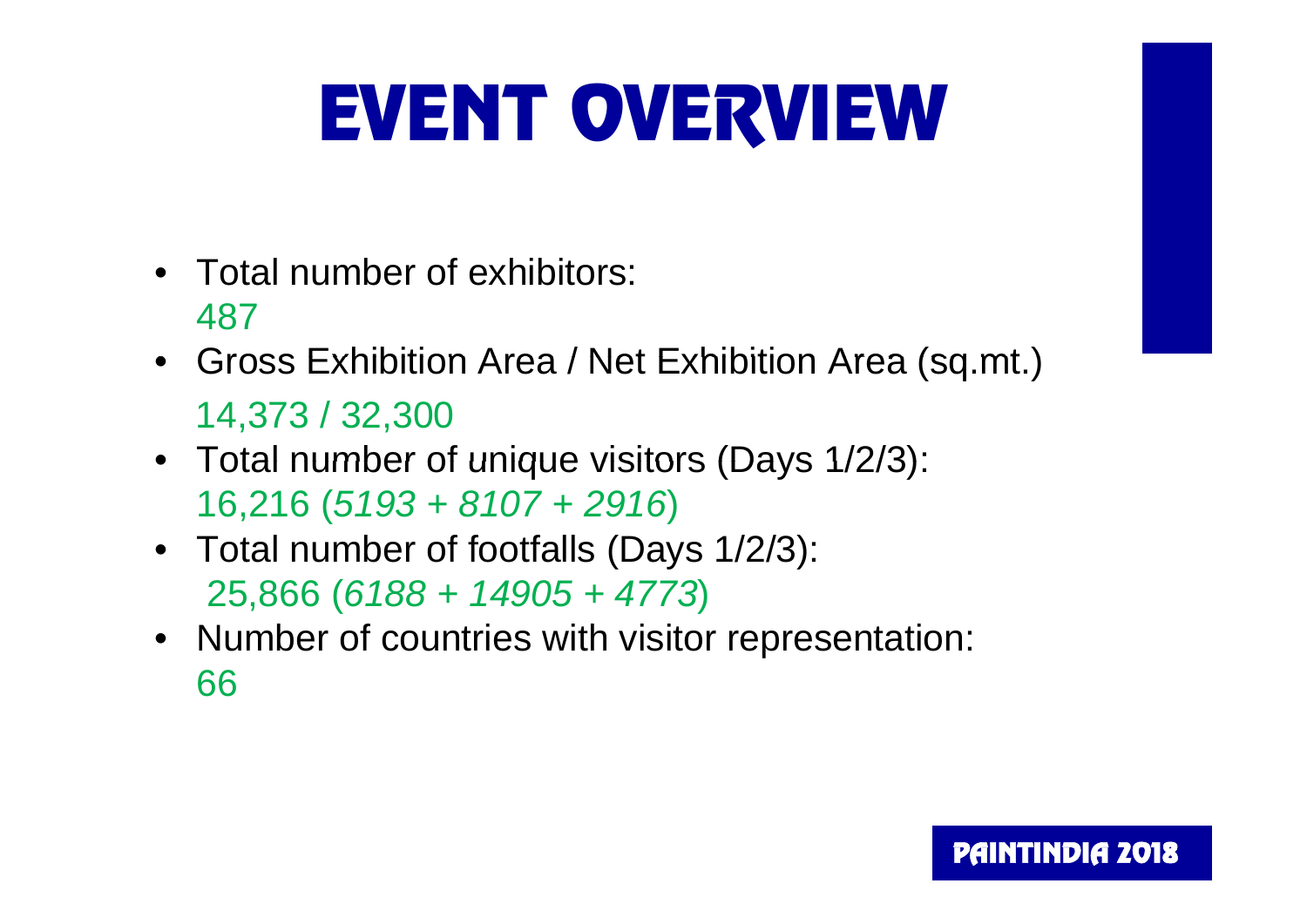

**REGISTRATION** 



### International Exhibition & Conference PAINTINDIA

India's proud global event for the paints, coatings, inks, make b produ global event for the paints, coatings, inks,<br>construction chemicals & adhesives-sealants industries

SIOS RIGNITHIR

#### 8 - 10 March, 2018

**Image Gallery Snapshot**

NOVA

NURNBERG MESSE paintindia

### PAINTINDIA 2018

**HAL**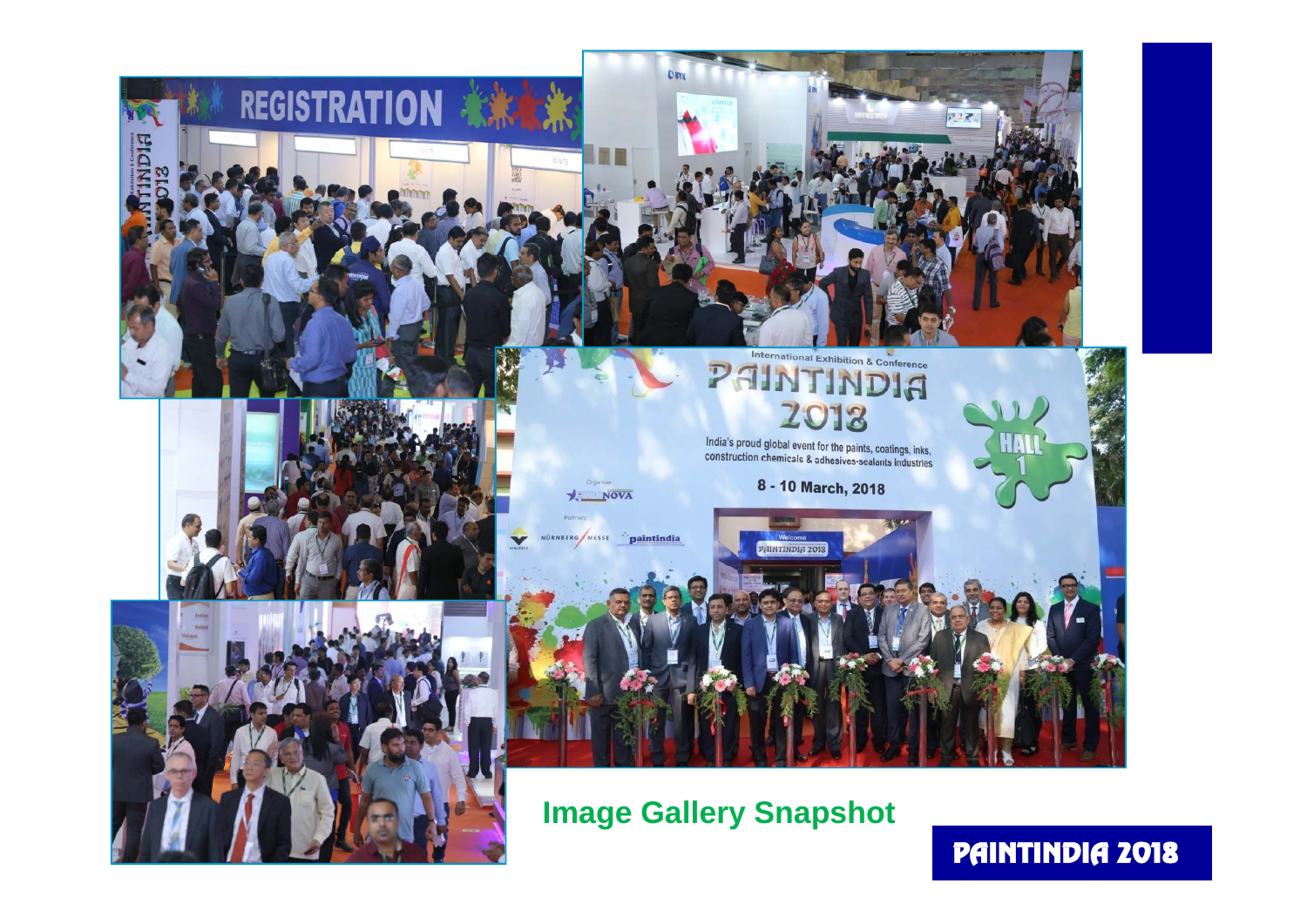# EVENT GROWTH SUMMARY

|                                         | 2008  | 2010  | 2012  | 2014   | 2016   | 2018   |
|-----------------------------------------|-------|-------|-------|--------|--------|--------|
| <b>Exhibitors</b>                       | 156   | 183   | 286   | 328    | 381    | 487    |
| <b>Unique Visitors</b>                  | 8124  | 9699  | 10747 | 11918  | 13859  | 16216  |
| <b>Visitor Footfalls</b>                | N.A.  | N.A.  | 16508 | 19086  | 21377  | 25866  |
| <b>Overseas</b><br><b>Visitors</b>      | 1123  | 1001  | 1294  | 1445   | 1411   | 2312   |
| <b>Net/Gross Floor</b><br>Area (sq.mt.) | 3442/ | 5122/ | 9176/ | 11926/ | 13196/ | 14373/ |
|                                         | 7226  | 11666 | 18321 | 25419  | 28503  | 32300  |

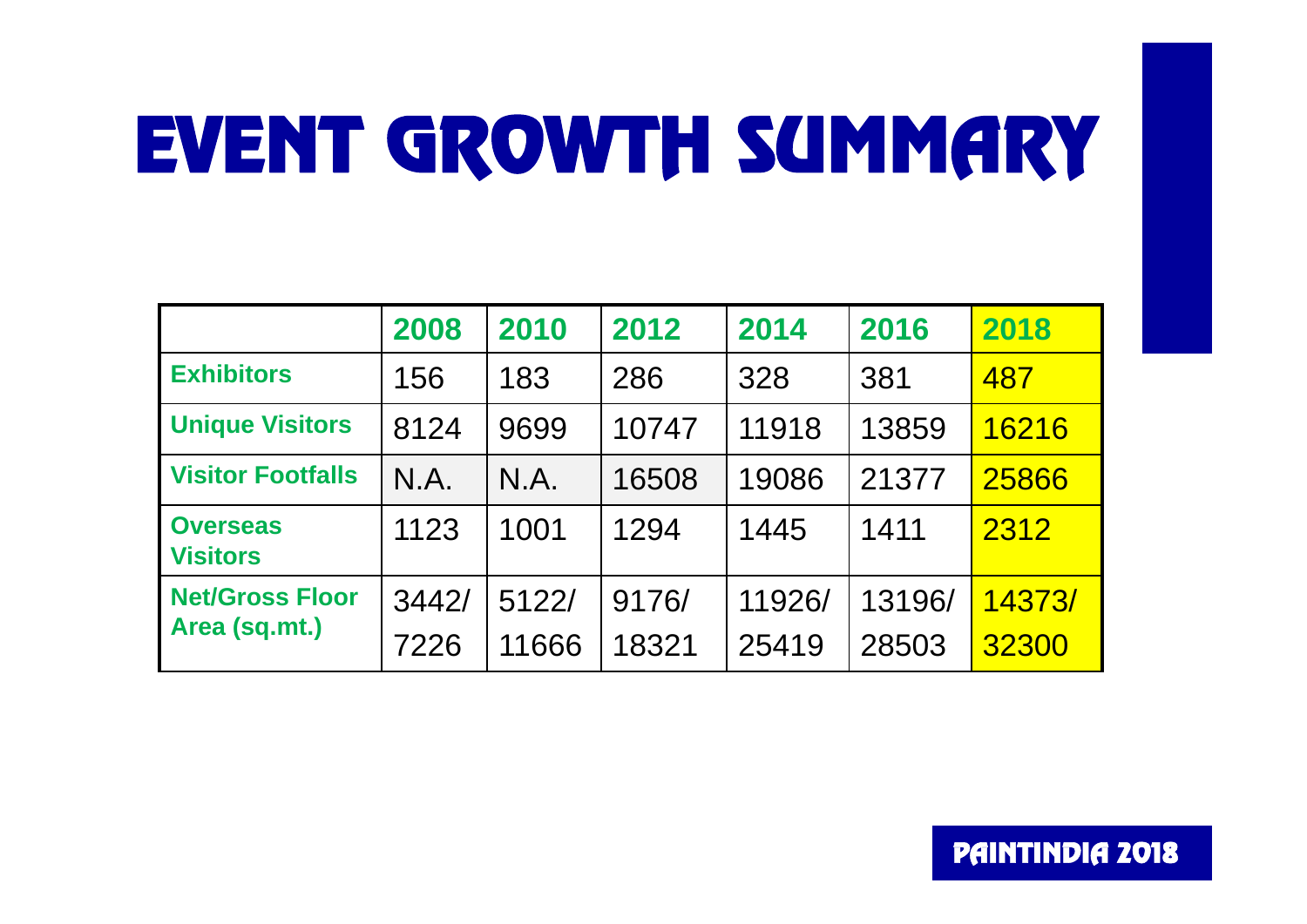



NÜRNBERG MESSE





### **EXHIBITOR DATA**

8-10 March 2018 **International Exhibition & Conference** Mumbai, India PAINTINDIA 2013

Serious business for your industry

India's proud global event for the paints, coatings, inks, construction chemicals and adhesives-sealants industries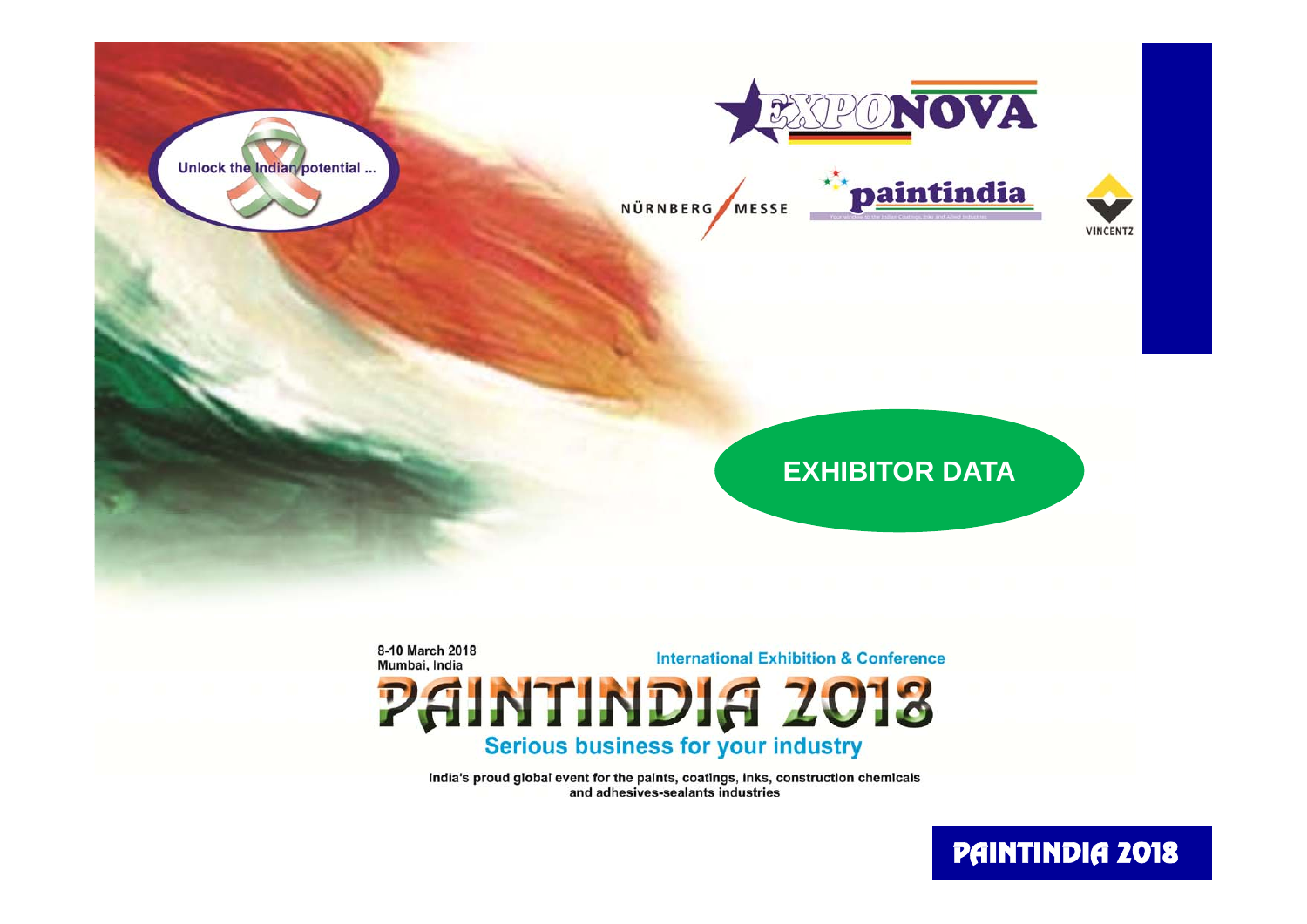## SECTOR-WISE SPLIT: **EXHIBITORS**

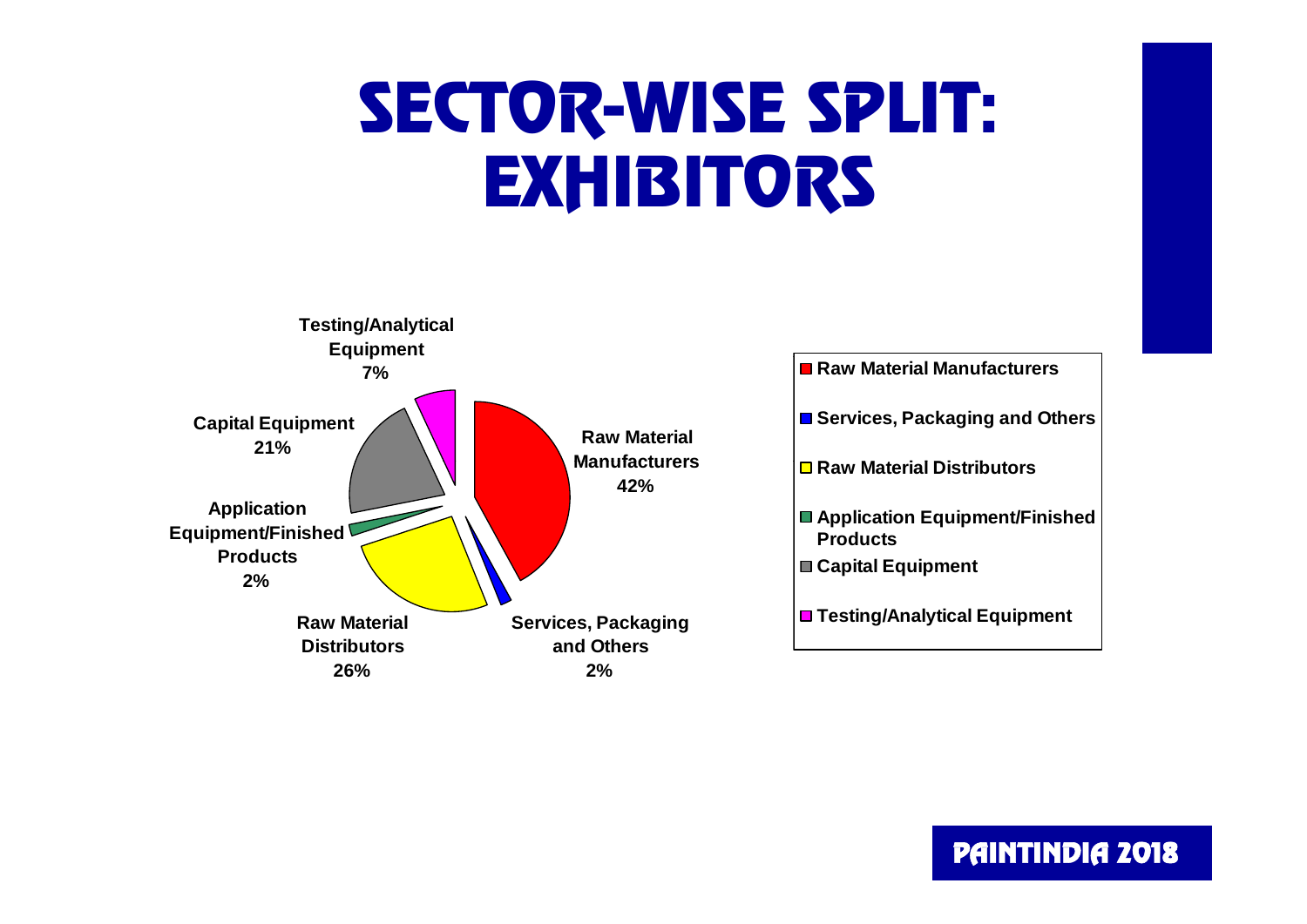## GEOGRAPHICAL SPLIT: **EXHIBITORS**



| <b>■</b> Indian                    |
|------------------------------------|
| <b>■ Direct Overseas</b>           |
| $\Box$ MNCs with Indian Operations |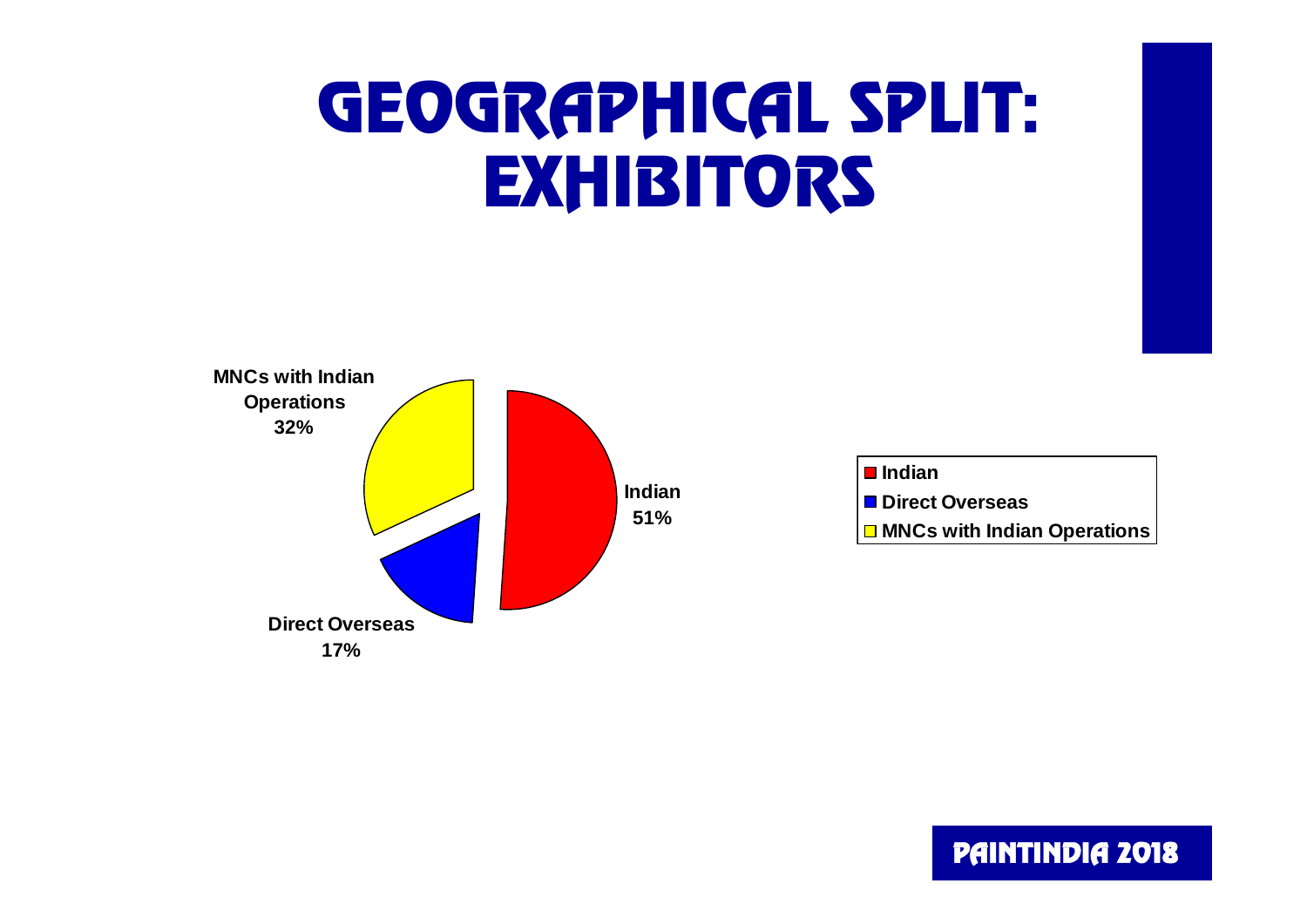



NÜRNBERG MESSE





### **VISITOR DATA**

8-10 March 2018 **International Exhibition & Conference** Mumbai, India PAINTINDIA 2013

Serious business for your industry

India's proud global event for the paints, coatings, inks, construction chemicals and adhesives-sealants industries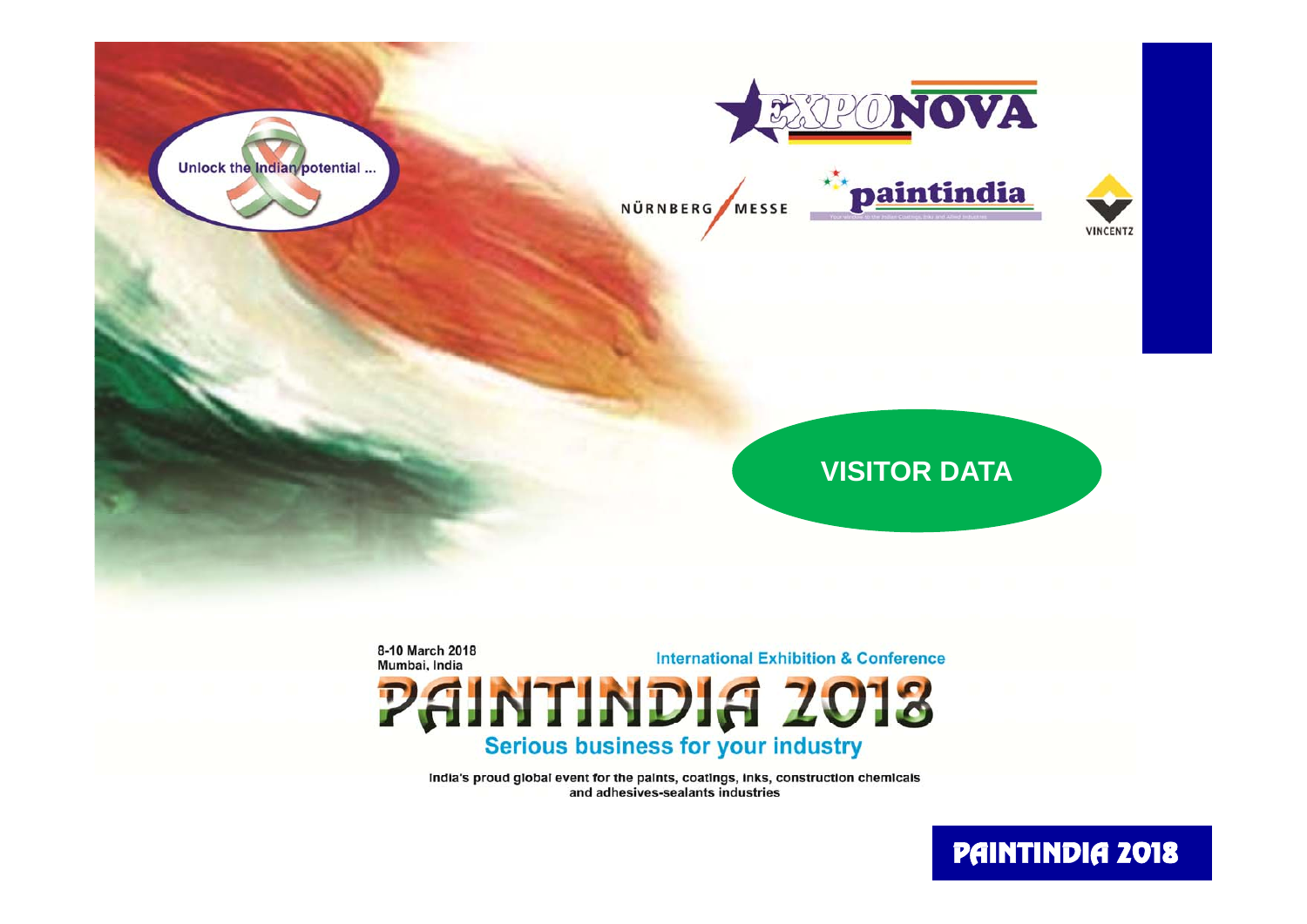## SECTOR-WISE SPLIT : VISITORS

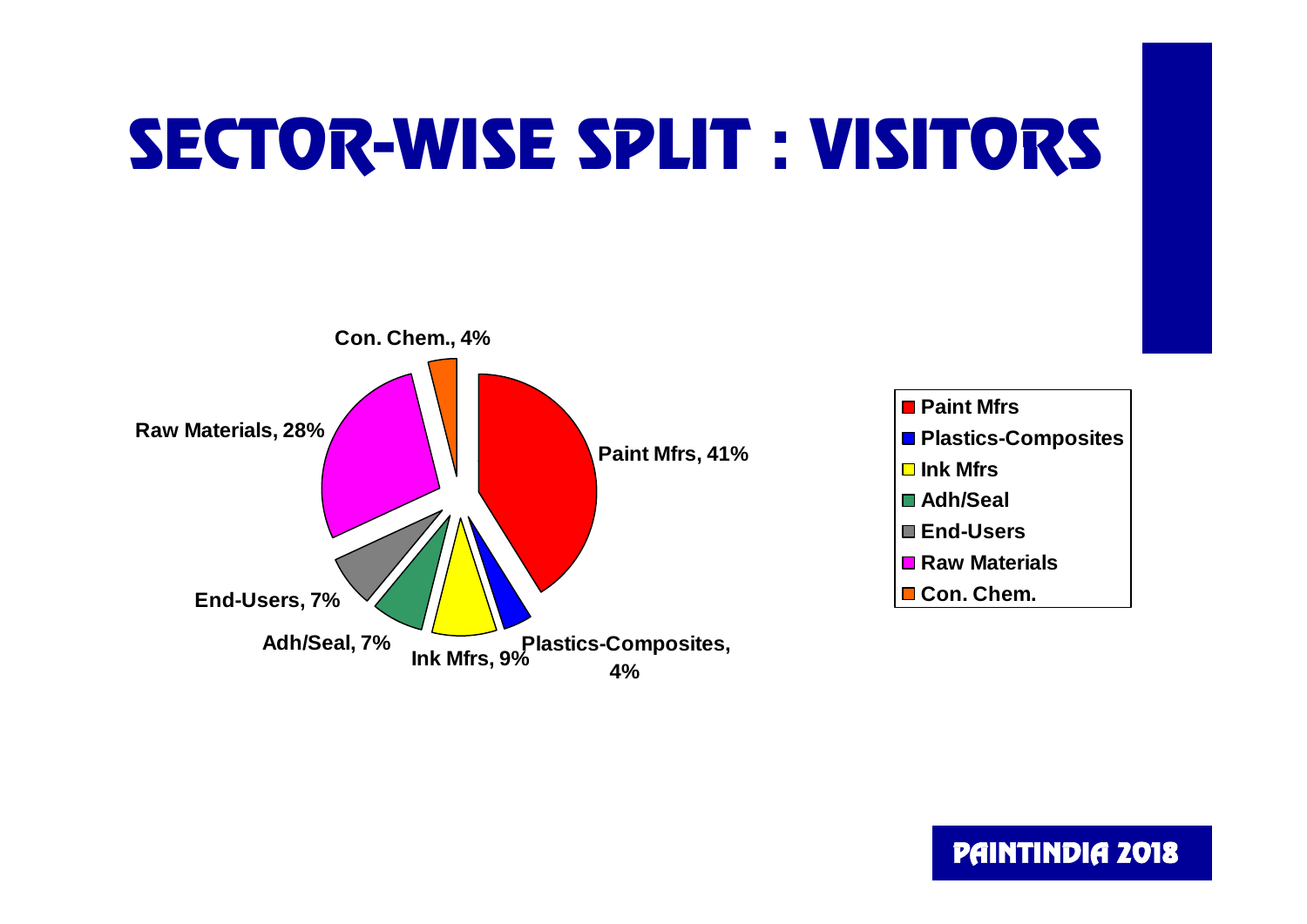### DESIGNATION PROFILE : VISITORS



#### **Management**

- **Production, Planning, Engineering and Design**
- **R&D/Technical**
- **Sales & Marketing**

#### **Purchase**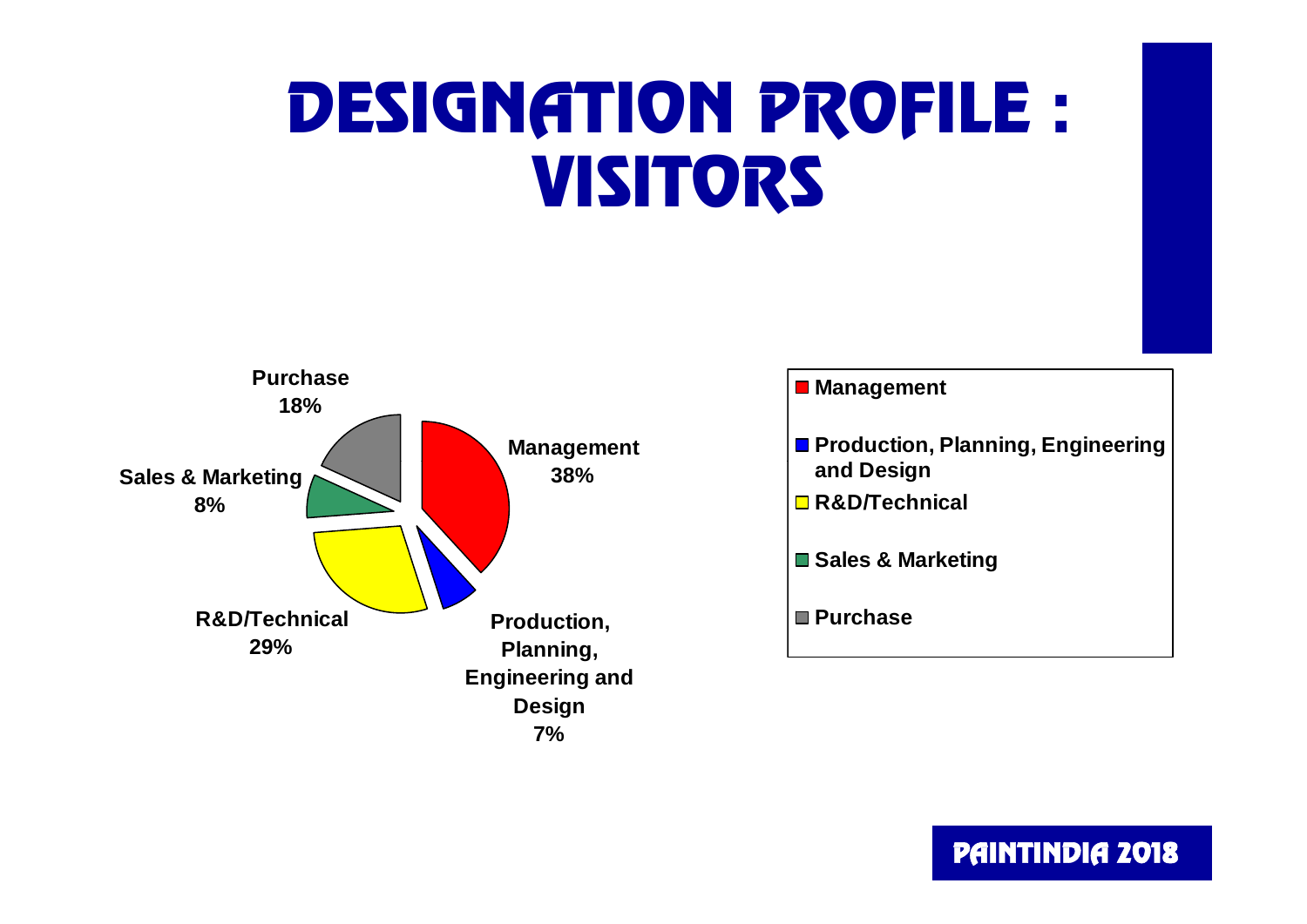### GEOGRAPHICAL SPLIT: VISITORS



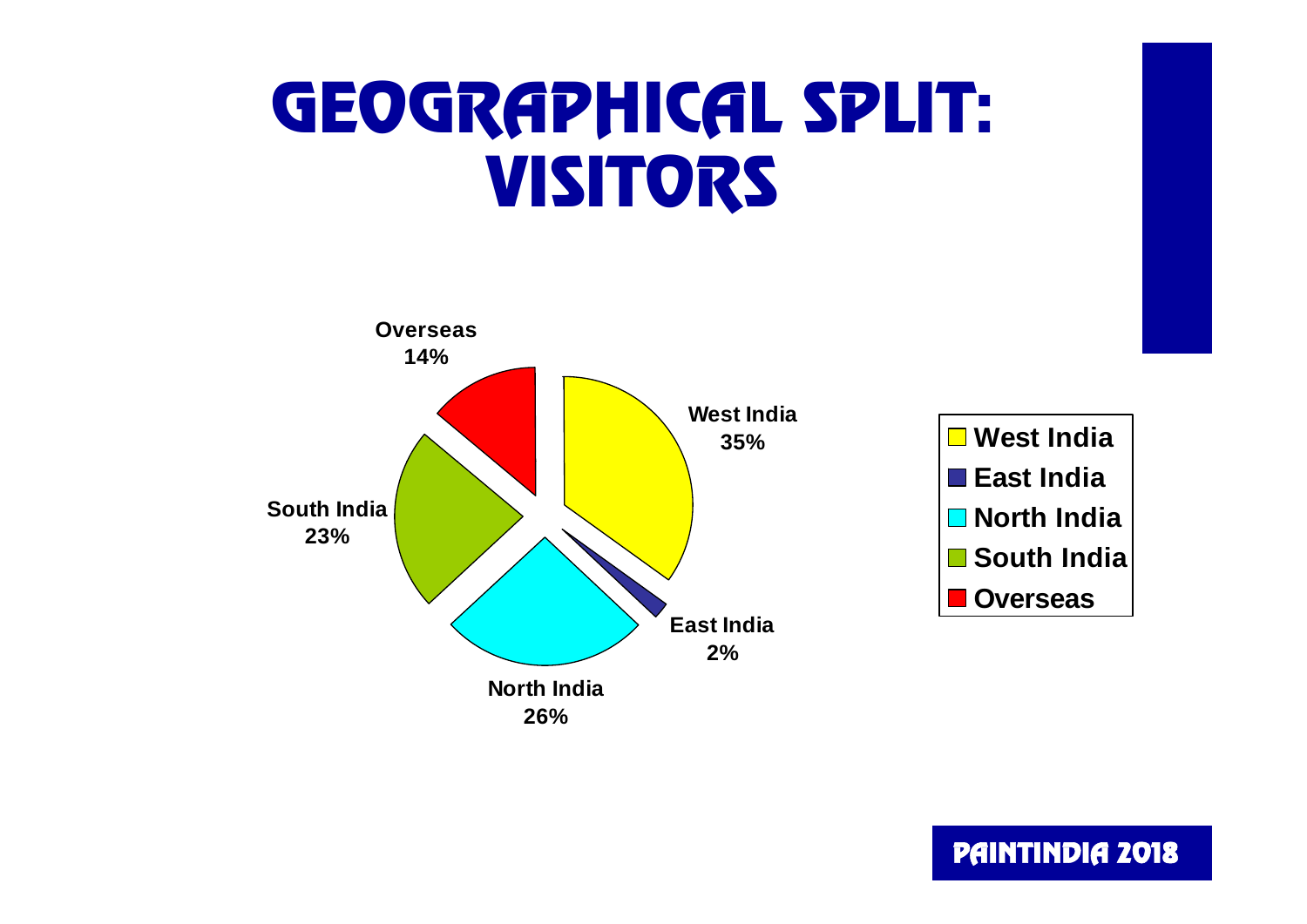# **VISITORS: REASON TO VISIT**



Note: Percentages exceed 100% because of multiple option entries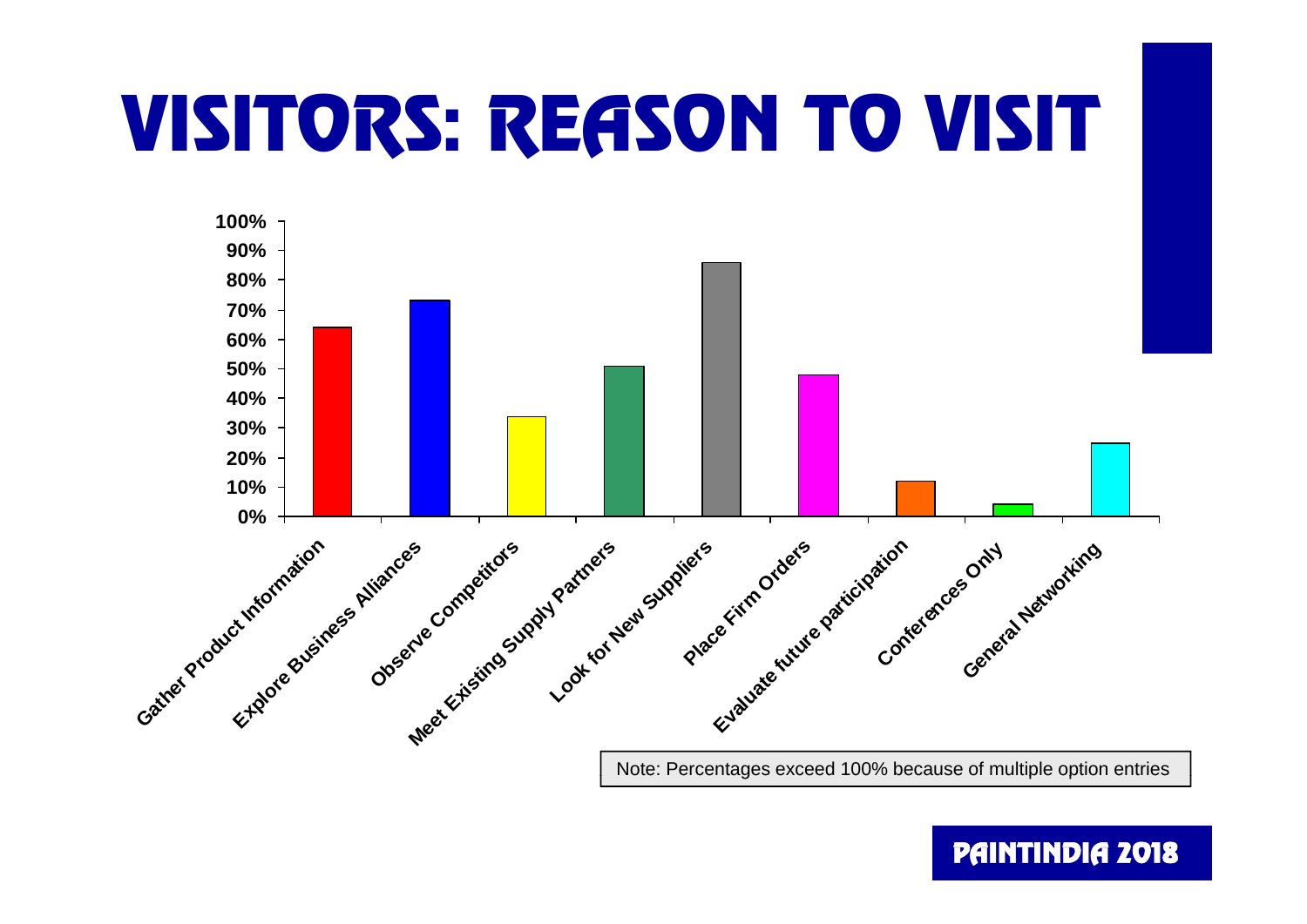# VISITOR DENSITY